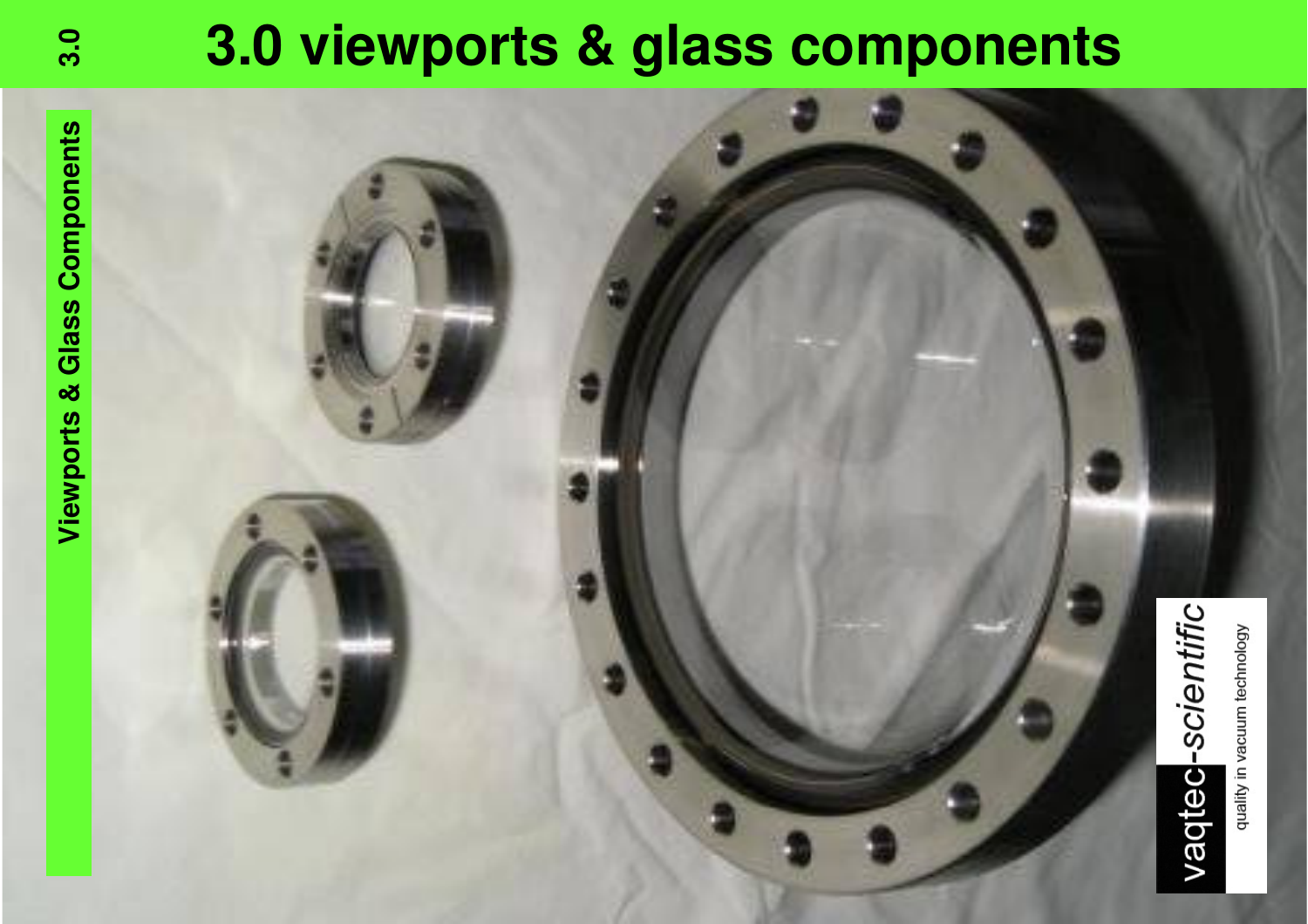## **3.0 Index**

| · Standard Viewports           | 2       |
|--------------------------------|---------|
| • Fused Silica Viewports       | 3       |
| <b>.Laser Optic Viewports</b>  | 4       |
| · Sapphire Viewports           | 5       |
| • Special Viewports            | $6 - 7$ |
| <b>.Fibre Optic Components</b> | 8       |
| • Quick Access Doors           | 9       |
| • Glass-to-Metal Adaptors      | 10      |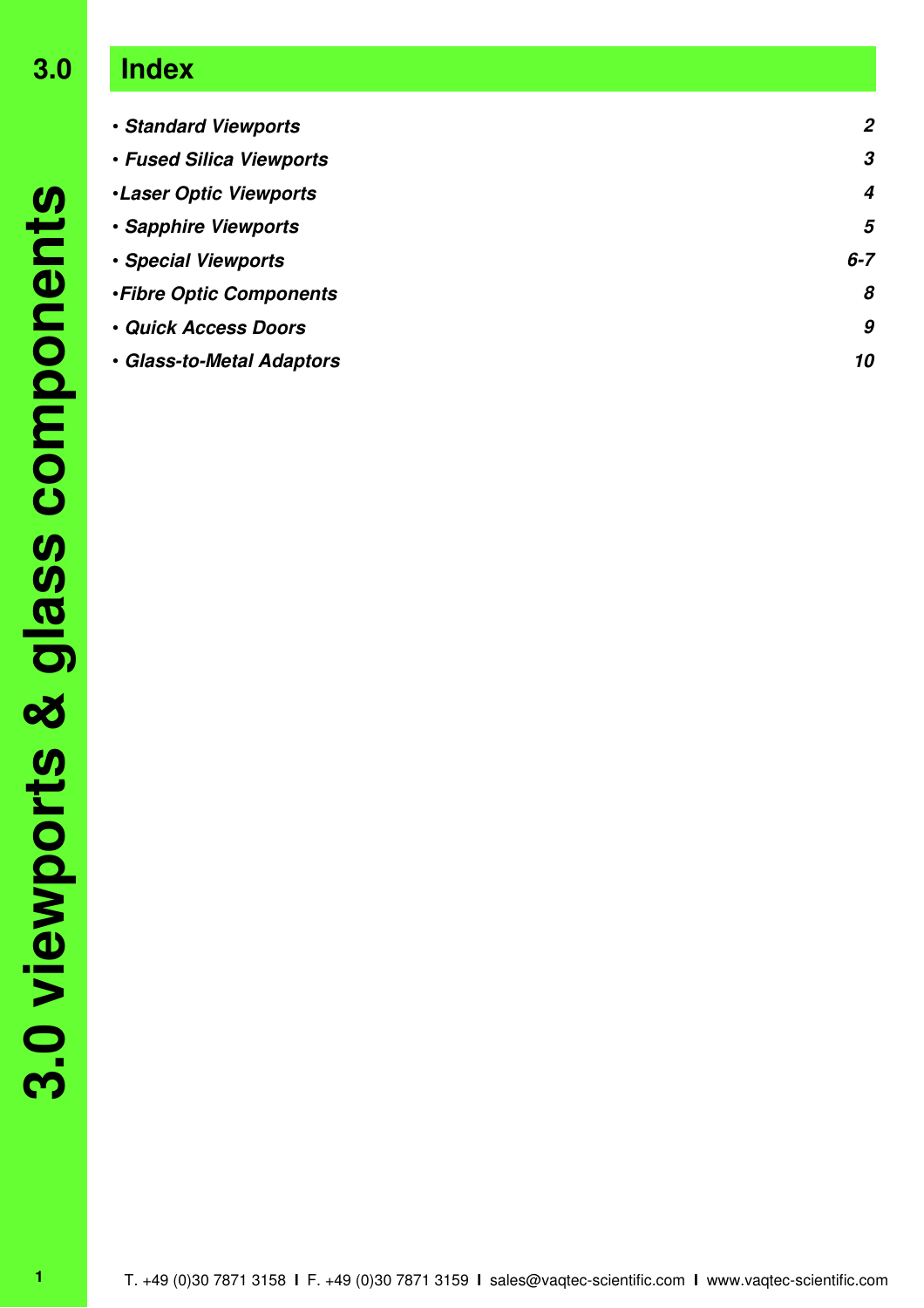#### T. +49 (0)30 7871 3158 **I** F. +49 (0)30 7871 3159 **I** sales@vaqtec-scientific.com **I** www.vaqtec-scientific.com

#### **Description**

Our standard viewports are manufactured with an optical quality Koidal glass. It allows light transmission from about 300 – 2500 nm. The glass is sealed into a Kovar ring that is welded into standard stainless steel flange. The effective view diameter varies from 16 – 135 mm and depends on the choosen flange size.

Our viewports are available with CF-, KF- and ISO-K-flanges.

Please call us for further glass materials (i.e. Magnesium fluoride or quartz), flange sizes or styles and non magnetic versions.

| <b>Specification:</b> |        | Temperature:               |                                              |
|-----------------------|--------|----------------------------|----------------------------------------------|
| Vacuum:               | UHV    | CF flange:<br>KF/LF flange | 400 °C<br>150℃                               |
| Material              |        |                            | Transmission: 300 - 2500nm                   |
| Glass:                | Kodial |                            | Annealed gaskets should be used for CF types |
| Transition:           | Kovar  |                            |                                              |

| <b>Flange</b>    | <b>CF Standard Viewports</b>     | <b>View diam</b> | <b>Part Number</b> |
|------------------|----------------------------------|------------------|--------------------|
| CF <sub>16</sub> | STD VIEWPORT 7056 GLASS ON CF16  | 16               | 3-ST-0500          |
| CF40             | STD VIEWPORT 7056 GLASS ON CF40  | 38               | 3-ST-1500          |
| CF63             | STD VIEWPORT 7056 GLASS ON CF63  | 65               | 3-ST-2500          |
| CF100            | STD VIEWPORT 7056 GLASS ON CF100 | 90               | 3-ST-3500          |
| CF160            | STD VIEWPORT 7056 GLASS ON CF160 | 135              | 3-ST-4500          |
| CF200            | STD VIEWPORT 7056 GLASS ON CF200 | 135              | 3-ST-5500          |

| Flange           | <b>KF / ISO-K (LF) Standard Viewports</b> | <b>View diam</b> | <b>Part Number</b> |
|------------------|-------------------------------------------|------------------|--------------------|
| KF <sub>16</sub> | STD VIEWPORT 7056 GLASS ON KF16           | 16               | 3-ST-6500          |
| <b>KK25</b>      | STD VIEWPORT 7056 GLASS ON KF25           | 16               | 3-ST-7500          |
| KF40             | STD VIEWPORT 7056 GLASS ON KF40           | 34               | 3-ST-8500          |
| KF50             | STD VIEWPORT 7056 GLASS ON KF50           | 34               | 3-ST-9500          |
| LF63             | STD VIEWPORT 7056 GLASS ON LF63           | 50               | 3-ST-0600          |
| LF100            | STD VIEWPORT 7056 GLASS ON LF100          | 68               | 3-ST-1600          |
| LF160            | STD VIEWPORT 7056 GLASS ON LF160          | 98               | 3-ST-2600          |
|                  |                                           |                  |                    |

#### **Standard Magnesium Fluoride viewports**

#### **Specification:**

| Vacuum:       | UHV             |
|---------------|-----------------|
| Material      |                 |
| Glass:        | MGF             |
| Transition:   | 304SS           |
| Temperature:  |                 |
| CF flange:    | 250 ℃           |
| Transmission: | $200 - 6500$ nm |

| <b>Description</b>                           | View diam | <b>Part Number</b> |
|----------------------------------------------|-----------|--------------------|
| MAGNESIUM FLUORIDE VP ON CF40                | 20        | $3 - ST - 3600$    |
| MAGNESIUM FLUORIDE VP ON CF40 38mm view diam | 38        | 3-ST-4600          |

**2**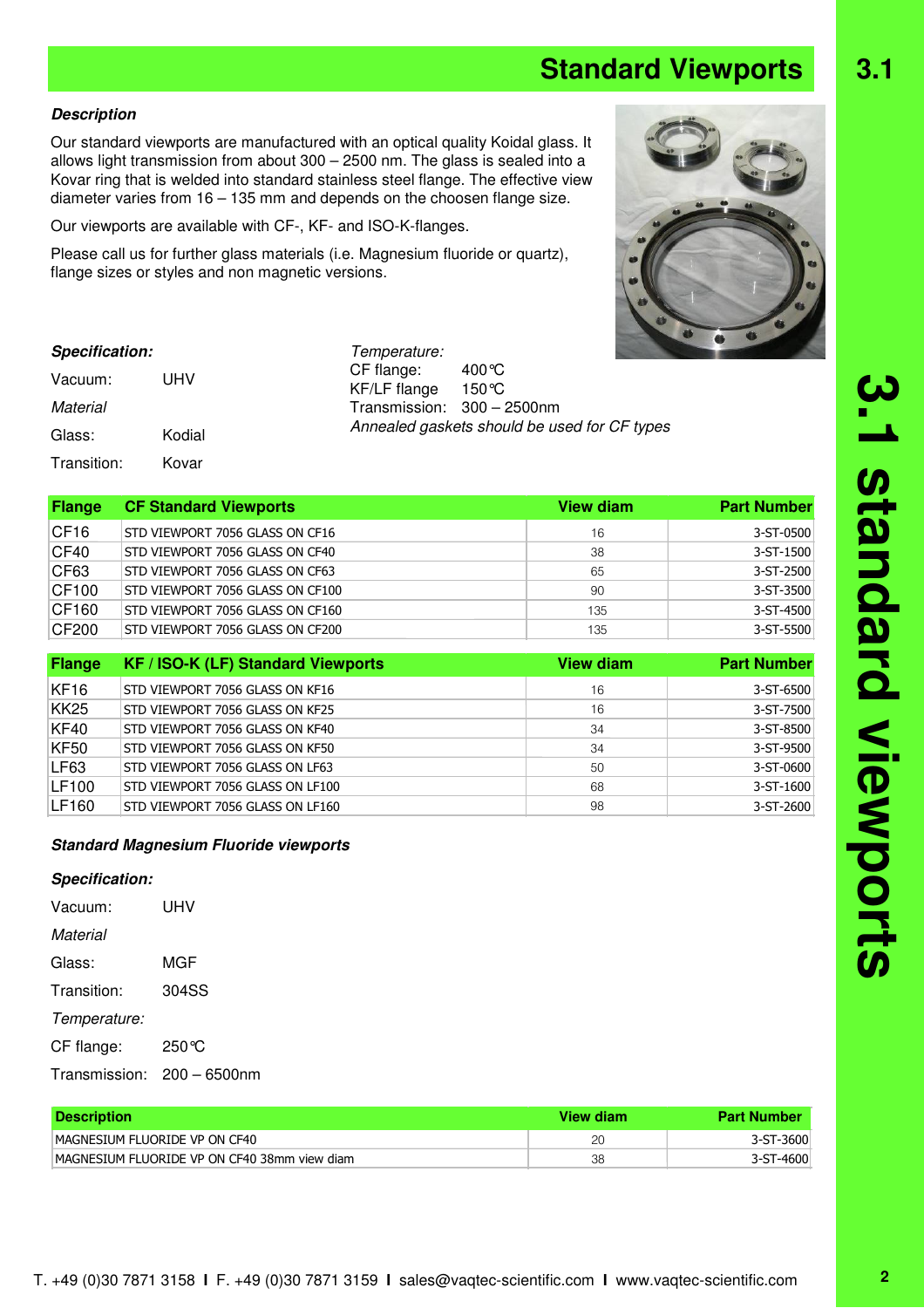### **3.2 Fused Silica Viewports**

#### **Description**

Fused Silica is a synthetic material with a polycrystalline and isotropic structure and shows no crystal orientation.

In comparison to standard quartz or glass material fused silica offers a higher quality for optical applications.

We offer three different grades of fused silica with different transmission and impurity levels: 1) Ultraviolet grade ( >80% transmission@185nm, inclusion 0.25mm<sup>2</sup> ), 2) Deep Ultraviolet grade (>80%@185nm, 0.03mm<sup>2</sup> ) and Excimer UV (>85%@185nm, 0.03mm<sup>2</sup> ).

#### **Specification:**

| Vacuum:         | UHV                |                                              |                     |                   |                            |
|-----------------|--------------------|----------------------------------------------|---------------------|-------------------|----------------------------|
| Temperature:    |                    | <b>Type</b>                                  | <b>Transmission</b> | <b>Homogenity</b> | <b>Total Inclusion</b>     |
| CF flange:      | $200^{\circ}C$     | UV                                           | 200-2000            | 2D-Material       | max $0,25$ mm <sup>2</sup> |
| KF/LF flange    | 150 °C             | <b>DUV</b>                                   | 200-2000            | 3D-Material       | max 0,03mm <sup>2</sup>    |
|                 |                    | <b>Excimer Material</b>                      | 185-2200            | 3D-Material       | max 0.03mm <sup>2</sup>    |
| Thermal         |                    |                                              |                     |                   |                            |
| gradient:       | $25^{\circ}$ C/min |                                              |                     |                   |                            |
| Transmission in |                    |                                              |                     |                   |                            |
| visible range   | $>90\%$            | Annealed gaskets should be used for CF types |                     |                   |                            |

#### **Fused Silica – Ultraviolet Grade**

| <b>Description</b>             | View diam | <b>Part Number</b> |
|--------------------------------|-----------|--------------------|
| FUSED SILICA VIEWPORT UV CF16  | 16        | 3-FS-0210          |
| FUSED SILICA VIEWPORT UV CF40  | 35        | 3-FS-0010          |
| FUSED SILICA VIEWPORT UV CF63  | 68        | 3-FS-2010          |
| FUSED SILICA VIEWPORT UV CF100 | 98        | 3-FS-4010          |
| FUSED SILICA VIEWPORT UV CF160 | 137       | 3-FS-6010          |
| FUSED SILICA VIEWPORT UV CF200 | 198       | 3-FS-7010          |
| FUSED SILICA VIEWPORT UV KF50  | 35        | 3-FS-9110          |

#### **Fused Silica – Deep Ultraviolet Grade**

| <b>Description</b>                  | View diam | <b>Part Number</b> |
|-------------------------------------|-----------|--------------------|
| FUSED SILICA VIEWPORT DEEP UV CF40  | 35        | 3-FS-8010          |
| FUSED SILICA VIEWPORT DEEP UV CF63  | 68        | $3-FS-0110$        |
| FUSED SILICA VIEWPORT DEEP UV CF100 | 98        | $3-FS-2110$        |
| FUSED SILICA VIEWPORT DEEP UV CF160 | 137       | $3-FS-4110$        |
| FUSED SILICA VIEWPORT DEEP UV CF200 | 198       | $3-FS-5110$        |

#### **Fused Silica – Excimer Grade**

| <b>Description</b>                     | View diam | <b>Part Number</b> |
|----------------------------------------|-----------|--------------------|
| FUSED SILICA VIEWPORT EXCIMER UV CF40  | 35        | $3-FS-6110$        |
| Fused Silica Viewport excimer uv CF63  | 68        | 3-FS-7110          |
| FUSED SILICA VIEWPORT EXCIMER UV CF100 | 98        | 3-FS-8110          |



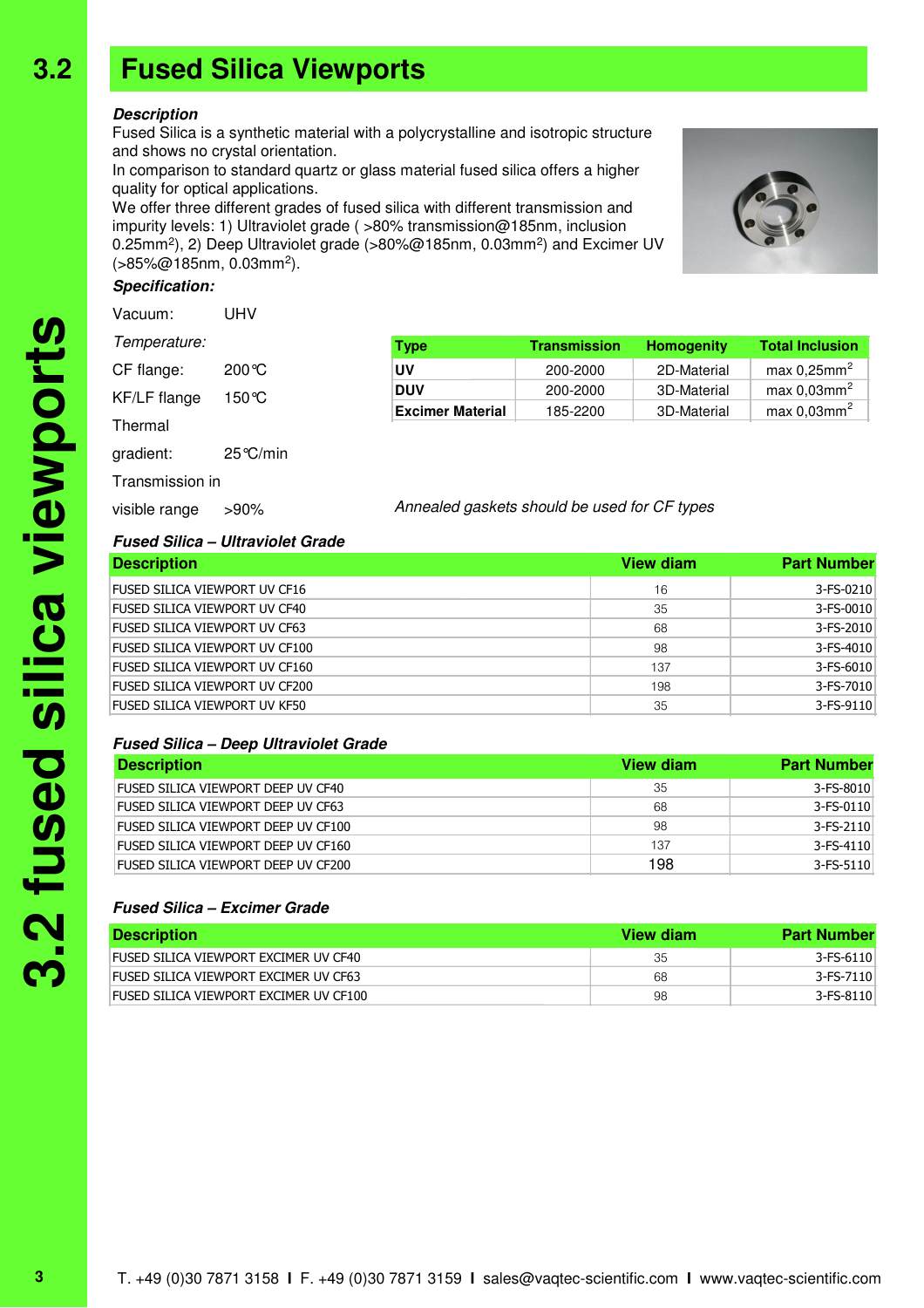#### **Laser Optic Viewports 3.3**

#### **Description**

Especially for Laser optic environments we offer coated fused silica viewports for use with certain Laser types. All viewports show a transmission of >99.5% at the corresponding wavelength, a surface finish of 20/10 and a flatness of λ4 (at 632nm transmitted wavelength). The surface parallelism is <30 Arc Seconds.

| <b>Description</b>                | <b>Wavelength coating at</b> | Laser type  | <b>Part Number</b> |
|-----------------------------------|------------------------------|-------------|--------------------|
| coated FUSED SILICA VIEWPORT CF40 | 1064nm                       | YAG.        | 3-LS-0001          |
| coated FUSED SILICA VIEWPORT CF40 | 248nm                        | KrF Excimer | 3-LS-0010          |
| coated FUSED SILICA VIEWPORT CF40 | 193nm                        | ArF Excimer | 3-LS-0100          |
| coated FUSED SILICA VIEWPORT CF40 | 780nm                        | Diode       | 3-LS-1000          |
|                                   |                              |             |                    |



For further details and special designs please contac our sales office.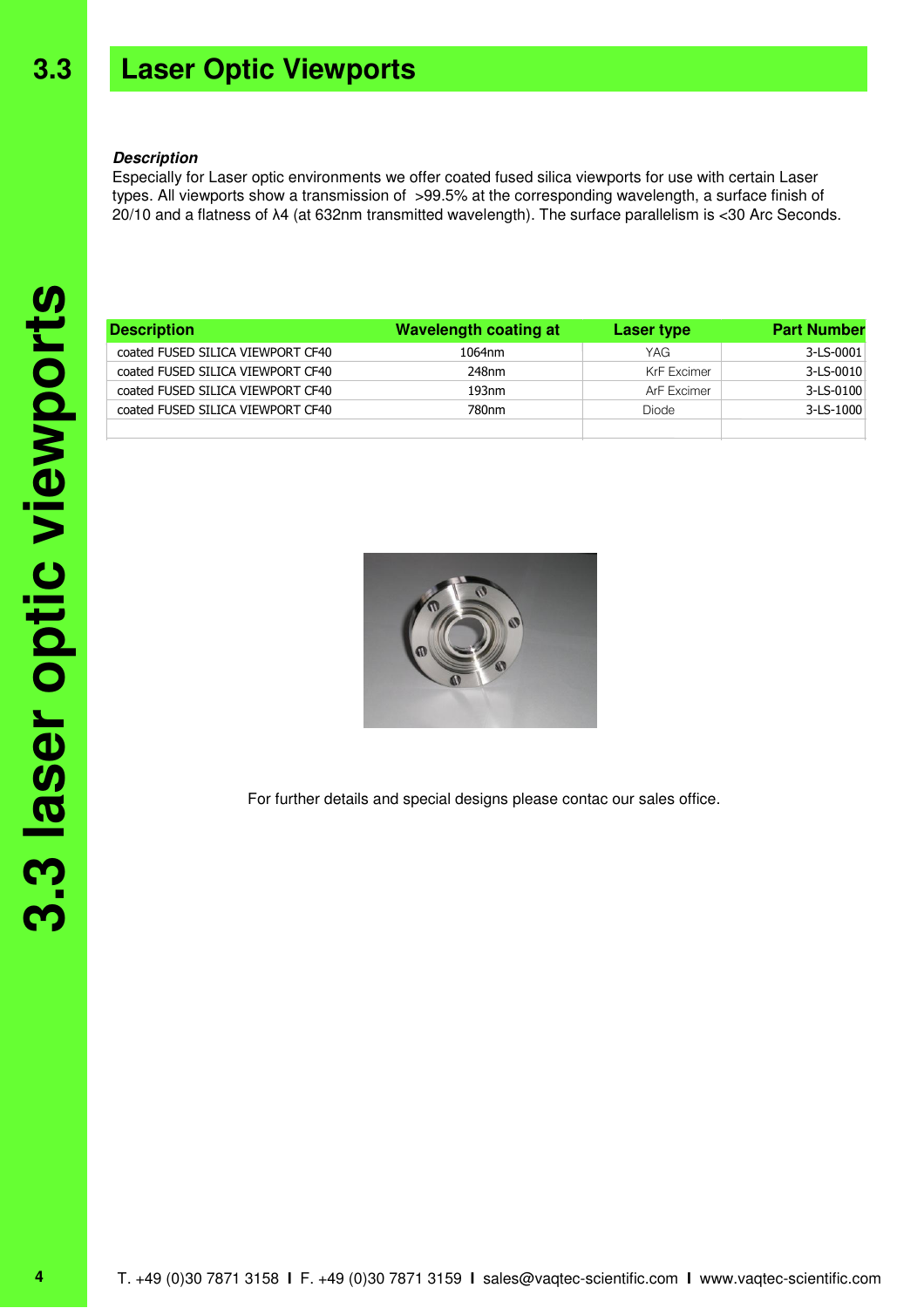### **Description:**

Sapphire viewports show a wider transmission range then standard glass or fused silica viewports:180 – 5500 nm. A further advantage is the high bake out temperature of 400°C. Available are all standrad sizes of flanges.

### **Specification:**

| Vacuum:         | <b>UHV</b>                |                                              |
|-----------------|---------------------------|----------------------------------------------|
| Material:       | Sapphire, 90° orientation |                                              |
| Polish:         | 50-20 Scratch-Dig         |                                              |
| Temperature:    |                           |                                              |
| CF flange:      | 400 °C                    |                                              |
| KF/LF flange    | $150^{\circ}$ C           |                                              |
| Thermal         |                           |                                              |
| gradient:       | 25 ℃/min                  |                                              |
| Transmission in |                           |                                              |
| UV Grade:       | 180-5500nm                |                                              |
| Reg. Grade:     | 250-5500nm                | Annealed gaskets should be used for CF types |
|                 |                           |                                              |

| Grade      | <b>Description</b>                            | View diam | <b>Part Number</b> |
|------------|-----------------------------------------------|-----------|--------------------|
| <b>IUV</b> | SAPPHIRE VIEWPORT UV GRADE VIEW 15mm ON CF16  | 15        | 3-SA-0010          |
| <b>UV</b>  | SAPPHIRE VIEWPORT UV GRADE VIEW 24mm ON CF40  | 24        | 3-SA-2010          |
| <b>REG</b> | SAPPHIRE VIEWPORT REG GRADE VIEW 36mm ON CF63 | 36        | 3-SA-3010          |
| <b>REG</b> | SAPPHIRE VIEWPORT REG GRADE VIEW 49mm ON CF63 | 49        | 3-SA-4010          |
| U٧         | SAPPHIRE VIEWPORT UV GRADE VIEW 17mm ON KF40  | 17        | 3-SA-5010          |
| ١U٧        | SAPPHIRE VIEWPORT UV GRADE VIEW 24mm ON KF40  | 24        | 3-SA-6010          |

Please contact our sales office when looking for larger sizes or coated optics!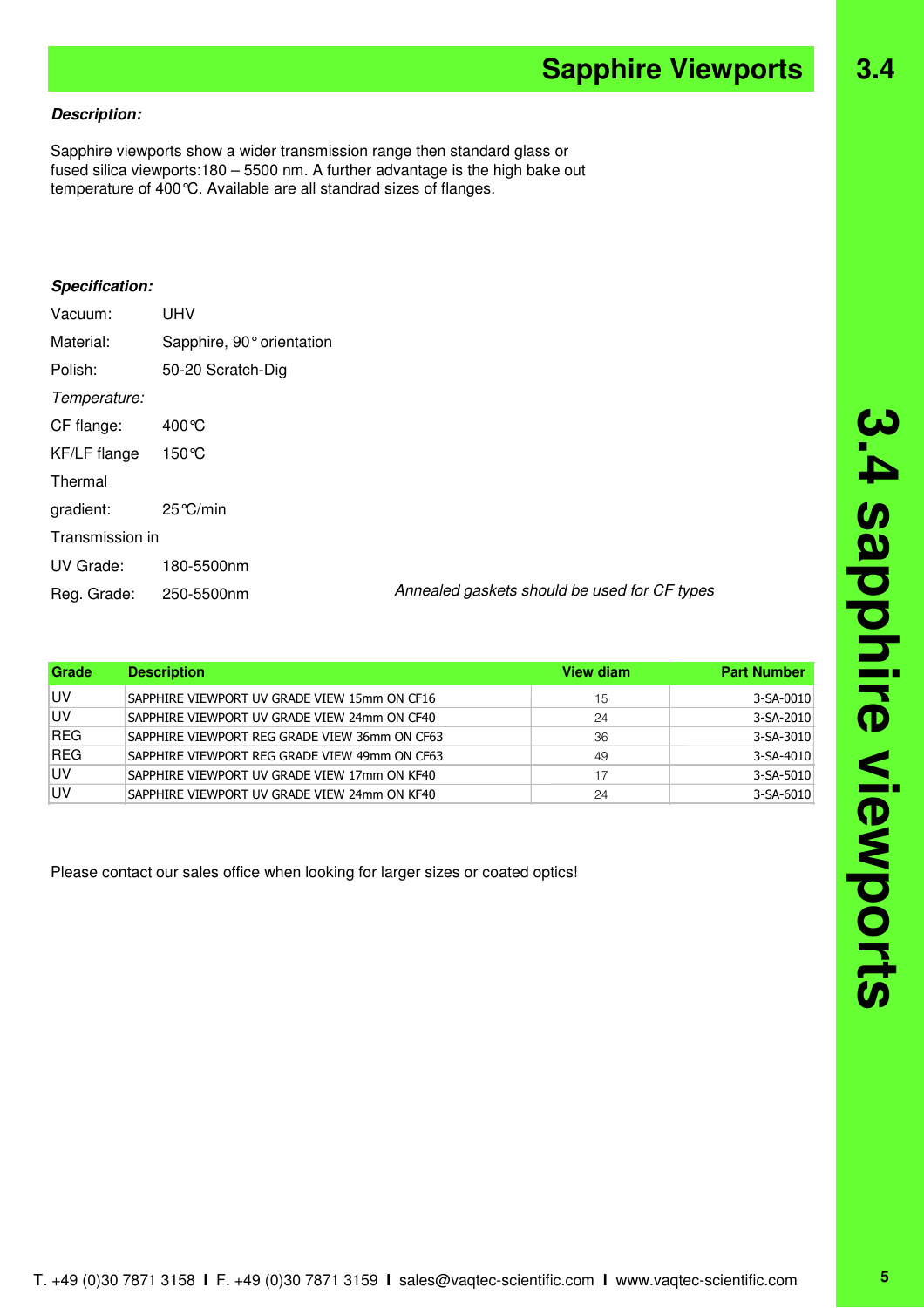### **3.5 Special Viewports**

#### **Description**

We offer a wide range of special materials viewports as well: Magnesium fluoride, Calcium fluoride, Crystal quartz, BK7, Silicon, Germanium, Cleartrans and Zinc selenide. Anti reflective coatings are available. Please contact us for further information.

#### **Specification:**

| Vacuum:      | UHV                               |  |  |
|--------------|-----------------------------------|--|--|
| Temperature: |                                   |  |  |
| CF flange:   | 400 $\degree$ C                   |  |  |
| Thermal      |                                   |  |  |
| gradient:    | $25^{\circ}$ C/min                |  |  |
|              | Transmission: see table next page |  |  |



| <b>View diam</b> | <b>Part Number</b> |
|------------------|--------------------|
| 28               | 3-MF-0210          |
| 63               | 3-MF-1210          |
| 28               | 3-CF-2210          |
| 63               | 3-CF-3210          |
| 28               | 3-CO-4210          |
| 63               | 3-CQ-5210          |
| 28               | 3-BK-6210          |
| 63               | 3-BK-7210          |
| 28               | 3-SL-8210          |
| 63               | 3-SL-9210          |
| 28               | 3-GE-0310          |
| 63               | 3-GE-1310          |
| 28               | 3-CT-2310          |
| 63               | 3-CT-3310          |
| 28               | 3-ZS-4310          |
| 63               | 3-ZS-5310          |
|                  |                    |

You are looking for different flange sizes? Please contact our sales office!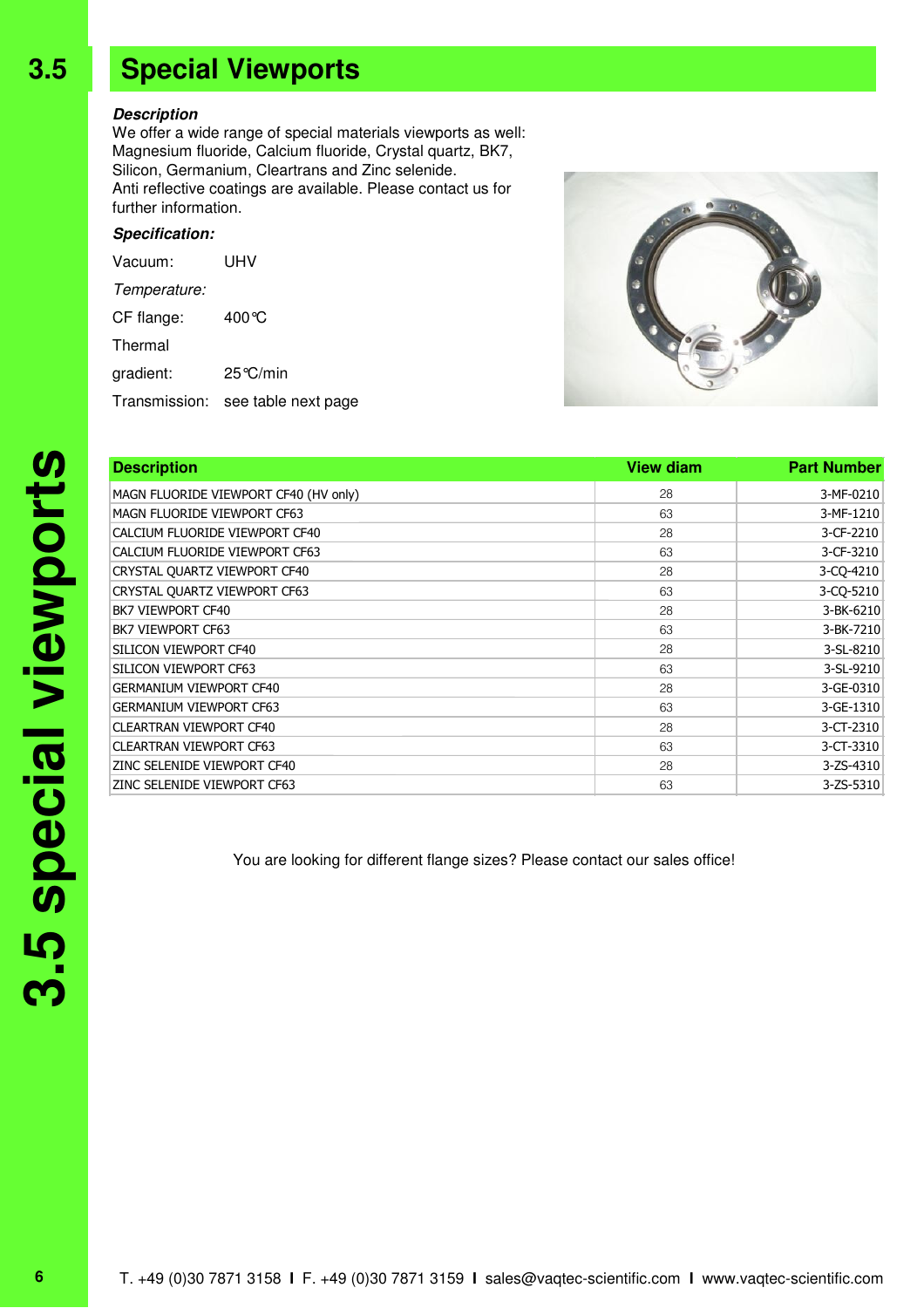#### **Description**

Depending on the application our fibre optic feedthrough systems can be a reasonable solution to transmit light into your UHV system.

Our standard multimode step index fibre show a pure silica core with a doped silica cladding. The outside is coated with a copper alloy.

2 versions are available: The IR type transmits light in the range from 500-2600nm, the UV type transmits in the range from 180-1200nm. Standard core diameter are 200, 400 and 600 microns.

For single mode fibres please contact our sales office!

A further alternative might be our 1-fibre-solution with the non-stop use of only 1 fibre from your light source into the UHV system to avoid the loss of transmission by coupling.

Please contact our sales office for technical details!

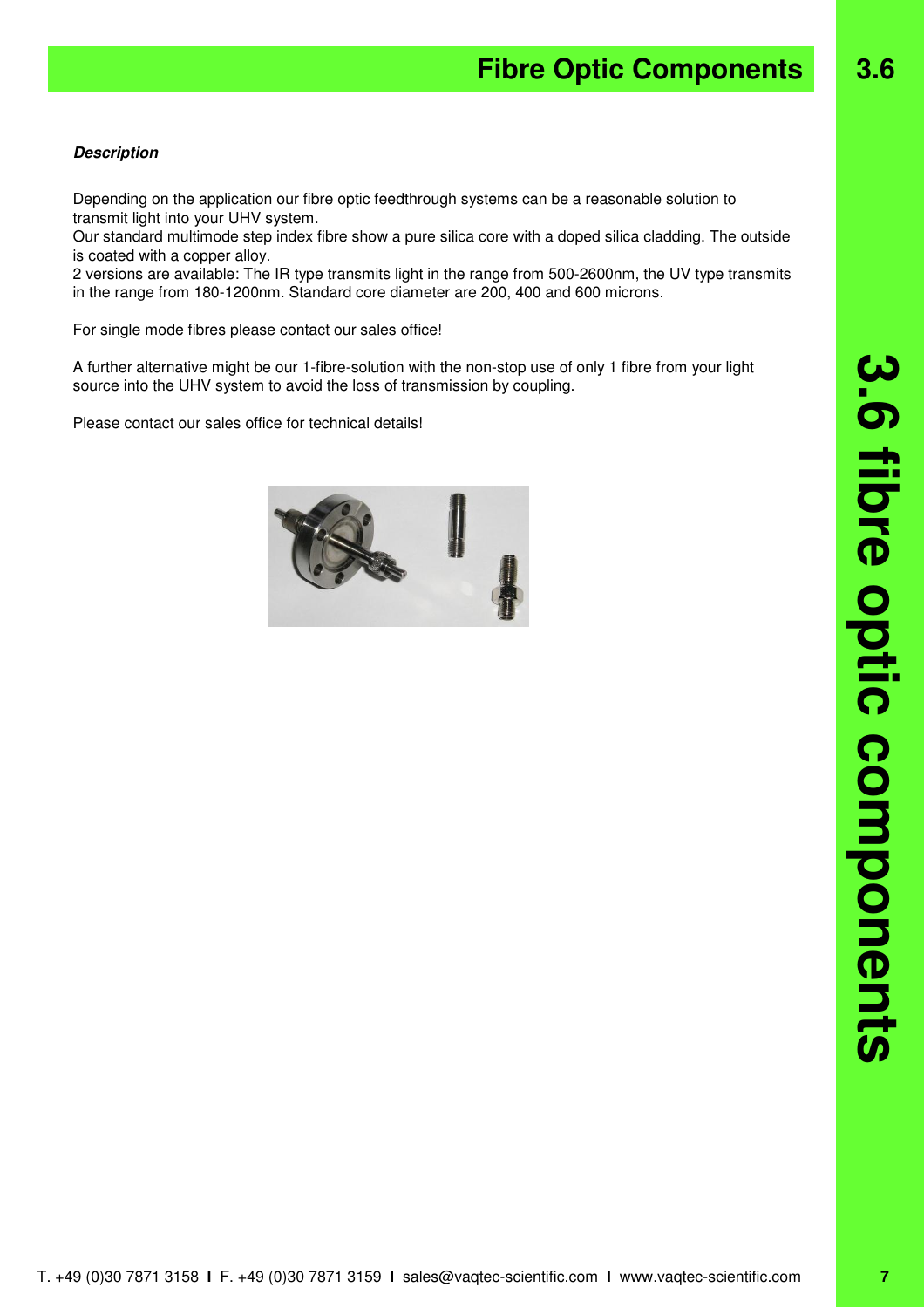### **3.5 Quick Access Door**

#### **Description**

A wide range of quick access doors (blank style or with a glass door) are available. Using a Viton elastomer gasket the access door can be used in HV condition to get a fast entry into your system.

| Specification:    |                         |
|-------------------|-------------------------|
| Vacuum:           | $1x10^{-8}$ mbar        |
| Temperature:      |                         |
| CF flange:        | 150 °C                  |
| Viewing window:   | Blank                   |
|                   | 7056 glass or<br>Quartz |
| Thermal gradient: | 10 ℃/min                |
|                   |                         |

Do not expose to pressure above 1 atm

| <b>Flange</b> | <b>Glass</b>  | <b>Description</b>                         | А   | в  | С   | <b>Part Number</b> |
|---------------|---------------|--------------------------------------------|-----|----|-----|--------------------|
| CF40          | <b>BLANK</b>  | QUICK ACCESS DOOR BLANK ON CF40            | 35  | 13 |     | 3-QD-0020          |
| CF63          | <b>BLANK</b>  | QUICK ACCESS DOOR VIEWPORT BLANK ON CF63   | 62  | 17 |     | 3-OD-1020          |
| CF63          | <b>GLASS</b>  | QUICK ACCESS DOOR VIEWPORT GLASS ON CF63   | 62  | 18 | 38  | 3-QD-2020          |
| CF63          | <b>OUARTZ</b> | QUICK ACCESS DOOR VIEWPORT QUARTZ ON CF63  | 62  | 19 | 36  | 3-QD-3020          |
| CF100         | <b>BLANK</b>  | QUICK ACCESS DOOR VIEWPORT BLANK ON CF100  | 99  | 20 |     | 3-OD-4020          |
| CF100         | <b>GLASS</b>  | QUICK ACCESS DOOR VIEWPORT GLASS ON CF100  | 99  | 25 | 67  | 3-QD-5020          |
| CF100         | <b>OUARTZ</b> | QUICK ACCESS DOOR VIEWPORT QUARTZ ON CF100 | 62  | 26 | 68  | 3-QD-6020          |
| CF160         | <b>BLANK</b>  | QUICK ACCESS DOOR VIEWPORT BLANK ON CF160  | 149 | 22 |     | 3-OD-7020          |
| CF160         | <b>GLASS</b>  | QUICK ACCESS DOOR VIEWPORT GLASS ON CF160  | 149 | 30 | 99  | 3-QD-8020          |
| CF160         | <b>OUARTZ</b> | QUICK ACCESS DOOR VIEWPORT QUARTZ ON CF160 | 62  | 31 | 99  | 3-OD-9020          |
| <b>CF200</b>  | <b>BLANK</b>  | QUICK ACCESS DOOR VIEWPORT BLANK ON CF200  | 200 | 25 |     | 3-OD-0120          |
| <b>CF200</b>  | <b>GLASS</b>  | QUICK ACCESS DOOR VIEWPORT GLASS ON CF200  | 200 | 33 | 142 | 3-OD-1120          |
| <b>CF200</b>  | <b>QUARTZ</b> | QUICK ACCESS DOOR VIEWPORT QUARTZ ON CF200 | 62  | 33 | 137 | 3-QD-2120          |

A: bore size ; B: thickness ; C: view diameter glass

**3.7**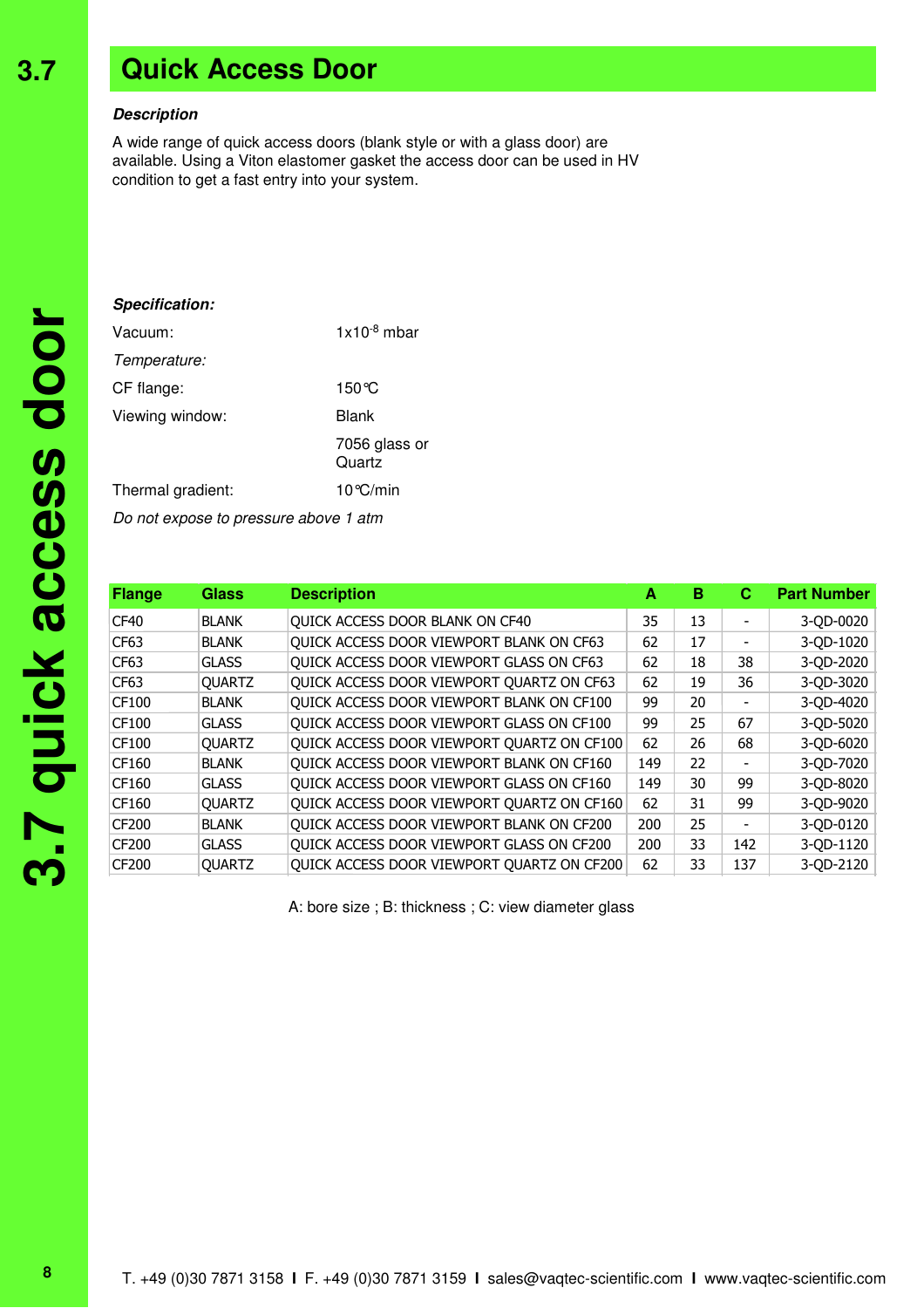### **Glass to Metal Adaptors 3.8**

#### **Tubular Glass-to-Metal Adaptors, open end**

We supply open glass style adaptors on all standard flange sizes and as weldable versions. Glass tube diameter vary from 1/8" to 6". Possible material transitions are: Kovar-Pyrex, Kovar-Glass, Copper-Pyrex, Stainless steel-Pyrex, Stainless steel-Glass, Stainless steel-Quartz O.D. tubular seals in Kovar, stainless steel and OFHC copper with glass types of "Kovar sealing glasses", PYREX and Quartz. Customized versions are possible on request.

#### **Sealed-Off Adaptors, closed**

We supply closed "domed" adaptors on all standard flange sizes and as weldable versions. Glass tube diameter vary from 1/2" to 6". Possible material transitions are Kovar-Glass, Stainless steel-Pyrex and Stainless steel-Quartz. Customized versions are possible on request.

#### **Double Ended Adaptors**

We supply double ended adaptors on all standard flange sizes with glass tube diameters from 1/2" thru 6". Possible metal ends are Kovar, stainless steel, and stainless steel bellows. Please contact us for further information.

#### **Bellows Adaptors**

We supply bellow-to-glass adaptor in different material transitions: i.e. Glass-bellows with standard or heavy cuff ends, cuff ends on both sides or Glass-bellow-flange. Please contact us to discuss your needs.

#### **Special Glass-to-Metal-Adaptor**

We also offer customized versions of glass-to-metal-adaptor to fit to your requirements. Please contact our sales office to check your needs regarding glass type, sealing and design!